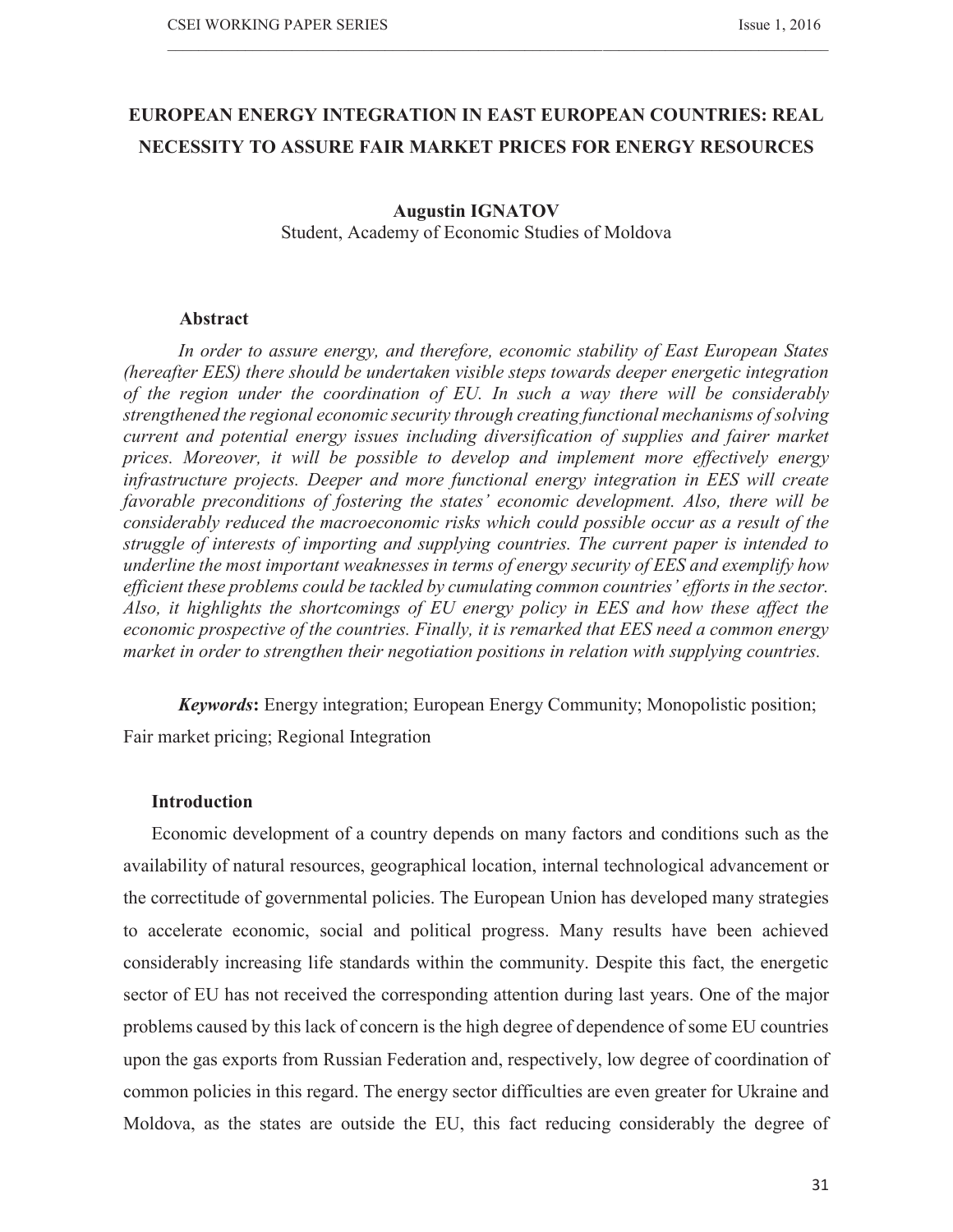countries' energetic security. Therefore, it can be underlined that the Eastern European countries, member or associated to EU, meet various pressures caused by external factors influencing their internal decision making process due to their energy dependence (Deak, 2013).

 $\_$  , and the state of the state of the state of the state of the state of the state of the state of the state of the state of the state of the state of the state of the state of the state of the state of the state of the

This lack of coordination of energy policies in East European countries weakens the internal strength of the European community destabilising regional security. Moreover, the internal energy market of the European Union could only be empowered by higher interconnectivity of energy markets with associated states. This would be followed by much more efficient coordination in dealing with the sectorial problems. Consequently, the result is lower energy prices for industrial or household consumers. A unique EU energy market extended to Moldova and Ukraine would assure stable energy supplies for all members of the EU community and for EU associated states respectively (Kosse 2014). Therefore, extra communitarian subjects will not be able to influence internal EU policies through selling energy supplies based on discriminatory prices for nations which are in someone's circle of security interests.

The goal of this research is to underline the benefits the European Union and its East Europe associated partners will obtain as a result of deeper energy integration followed by higher degree of energetic independence.

The methodology of the current paper is based on the analysis of basic indicators (i.e. gas price, states' energy balance, transit of energy resources). These are intended to present the current problems caused by the lack of a higher degree of integration in energy sector of Eastern European countries. Data used would consider the import of energy, prices, internal production, distribution companies and their ownership, main import origins, dependence degree and so on.

#### **1. Literature review**

The matter researched in the present paper is of high importance for European economic and academic elites due to its strategic significance. Therefore, there have been conducted various studies highlighting different aspects of the current issue.

It is generally accepted that the energy sector in East Europe is highly unstable and is affected by multiple external factors including not only economic interests but also political and geo-strategic ones. Moreover, the arrangement of power in the energy sector is uneven, the balance being in favour of the supplying countries (Batory S., 2007).

Smith K., 2010, underlined the idea that East European nations should improve their cooperation in the energy sector in order to defend more effectively the national interests in energy domain in relation with supplying states. It is also stated that the European Union has not learned the lessons of y. 2006 & 2009 energy crises by not developing an efficient common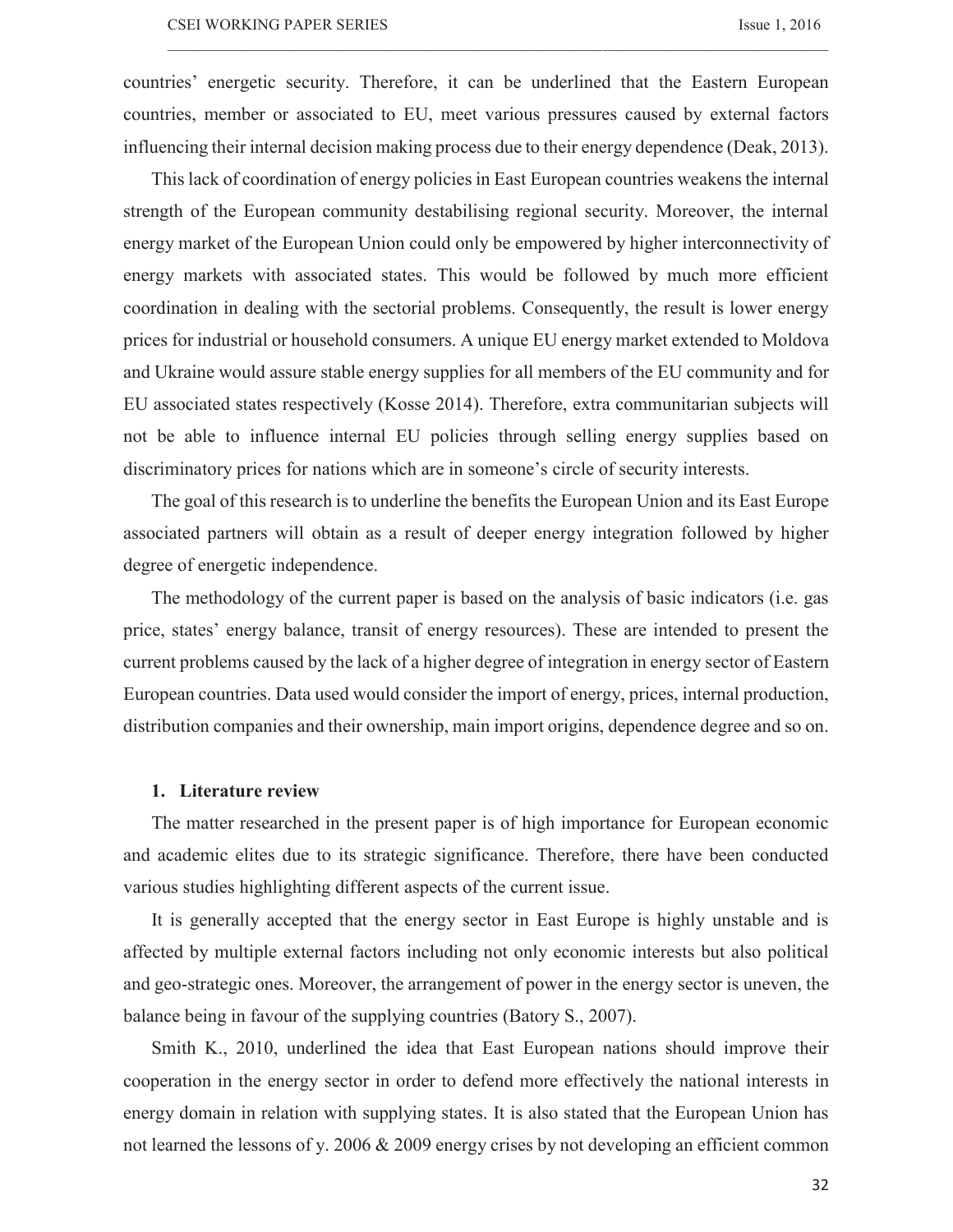energy policy. Furthermore, it is highlighted the low implication of the international organisms in combating non transparent companies involved in the energy business.

 $\_$  , and the state of the state of the state of the state of the state of the state of the state of the state of the state of the state of the state of the state of the state of the state of the state of the state of the

Thim M., 2008, & Raines, 2016, consider that it is highly important to East European nations to elaborate common policies in energy sector which are to be supported by courageous actions in the implementation process. In such a way, by coordinating sectorial efforts will be much empowered the regional energy security of participating countries.

Siddi M, 2015, argued that the economic stability of East European countries relies on energy security. The European Union should focus its efforts towards the reduction of the degree of energy dependence by developing the regional energy infrastructure and generating powers in order to assure that no party has monopolistic weigh. Jirušek M., 2015, considerably widens the prospective of energy security in East Europe. It is highlighted the strategic role of EU institutions in cumulating efforts towards assuring energy independence. Unless stricter energy policies and rules are developed by the EU, the Eastern European countries and EU associated partners will suffer losses in tackling external economic and political issues.

Deak A, 2013 and Kosse I., 2014 highlight the necessity of European Union to provide new functional instruments to East European nations, member or associated to EU, in order to avoid economic and political losses from potential lack of market driven prices on energy resource. There is also provided advice regarding the possibilities of valuing multiple sources of energy supplies and developing new alternative energy infrastructure.

 The current paper is intended to assess the present situation in the energy market of East European countries. It also supposes to exemplify why the European Union needs to deepen the energy integration, develop and modernise current energy capacities to assure sectorial stability. Moreover, there are highlighted the most important points the European Union should be focused in order to assure regional stability and successfully promote its economic interests. Finally, there are some reasons intended to underline the strategic importance of regional cooperation and integration in energy sector to assure competitive market prices for energy resources.

### **2. Energy market of Eastern European States**

The Eastern European states (EES) alongside with Moldova and Ukraine with a combined population of almost 142 million people have a relative high degree of dependence upon the energy imports the fact affecting countries' economic stability and security.

The combined gross inland consumption of energy supply of these states in 2014 was of almost 350 000 thousand tonnes of oil equivalent. The average price of oil in 2014 was of \$693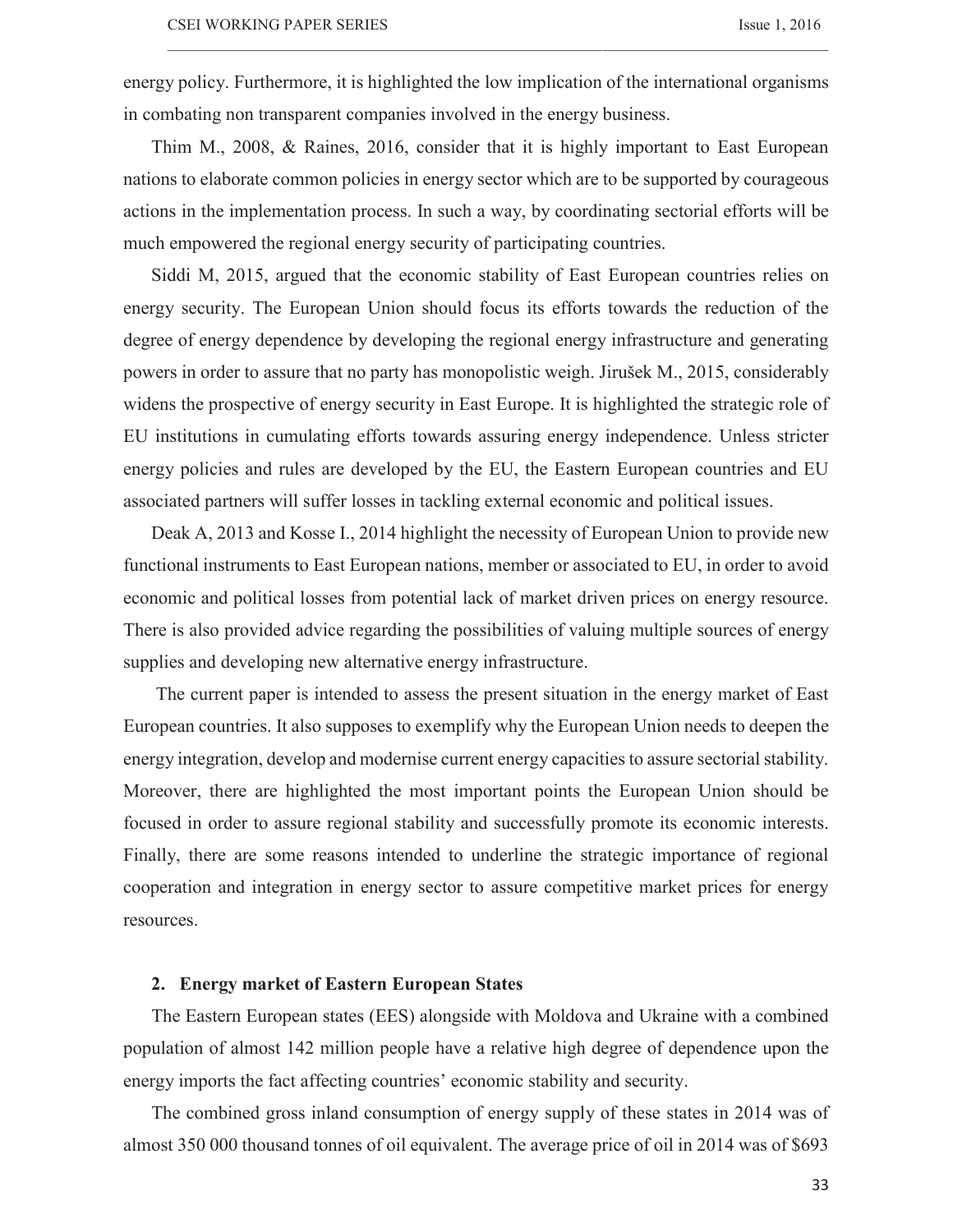per tonne, therefore, it can be approximated that the market of primary energy in the previously mentioned countries in 2014 was of \$242 billion<sup>8</sup>. Therefore, it can be assumed that a higher degree of cooperation in this field would help to direct funds towards efficiency and economic effectiveness.

 $\_$  , and the state of the state of the state of the state of the state of the state of the state of the state of the state of the state of the state of the state of the state of the state of the state of the state of the

The largest consumers of primary energy among these countries are Ukraine and Poland with 30% weight and respectively 27% in the total amount (figure 1).





This fact underlines Poland and Ukraine's strategic position in the market of East European energy and their importance for partner states. Moreover, as the combined market share of these countries is almost 57% from total EES consumption, their exposure towards external influence is much higher. Their energetic security is affected the most due to large energy imports, and, thus, a slight change in the price deteriorating their economic stability and development. Poland as a member country of the European Union has to suffer less due to the communitarian "umbrella" which assures Union's protection to its economy. Ukraine, on the other hand, lacks this advantage and, therefore, is extremely affected by the price manipulation on energy supplies provided by external factors. These unfair market practices have been widely used causing the decreasing economic potential of Ukrainian industry and, consequently, the downturn of its social prosperity (Batory 2007).

This situation does not correspond to the European Union's rules of free competition. Therefore, as the Ukraine and Moldova are EU associated states, it will be reasonable that these

<sup>8</sup> Data regarding the market size of EES is provided by Eurostat and Statista.com, available online at: http://ec.europa.eu/eurostat/web/energy/data/database and http://www.statista.com/statistics/262860/uk-brentcrude-oil-price-changes-since-1976/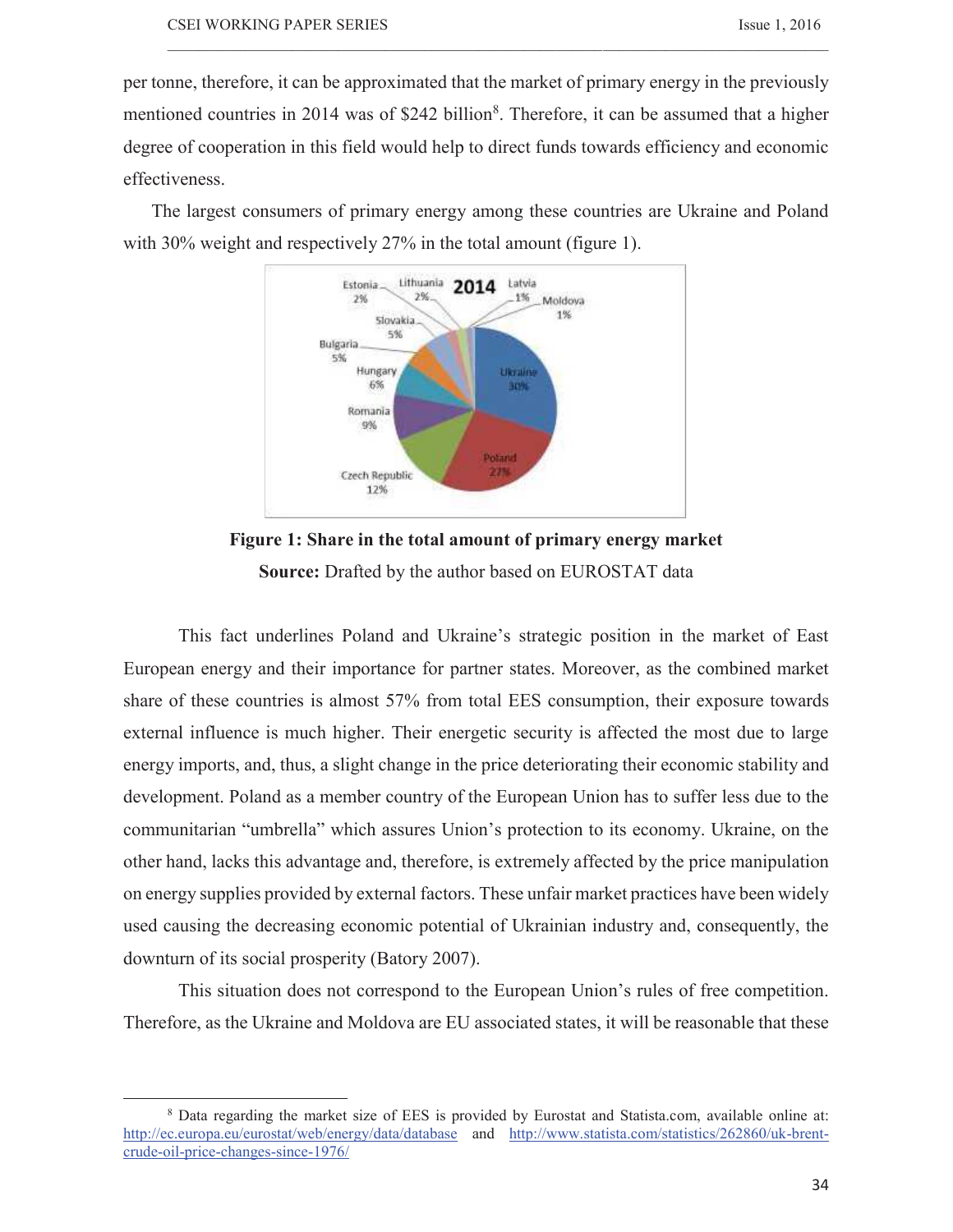countries to be integrated deeper in EU energy sector to assure cost and stability benefits for both parties.

 $\_$  , and the state of the state of the state of the state of the state of the state of the state of the state of the state of the state of the state of the state of the state of the state of the state of the state of the

As a result, it can be remarked that East and South East European countries, member of the European Union or associated to, would have much more negotiation power in determining the most fair market prices based on free market competition. It would be avoided the interference of political lever in setting discriminatory prices for different nations. As a result, the gas price for Slovakia would be the same as for Ukraine, because the commodity sold to both nations is corresponding. So, would it be fair that the oil price per barrel for German consumers would be higher than for French people, because of someone's personal preference? Surely, it would not be! Consequently, why does this fact happens in Eastern Europe, when the same gas is sold at different prices to different countries? (Thim 2008)

There is a very important point which has to be taken into consideration and namely the degree countries rely on imported energy. Therefore, the suppliers overcharge some consumers because of their monopolistic position on their market, which clearly is not fair and according to market principles the EU so much relies on. Hence, it can be noticed that East European associated to EU countries suffer much more from energy monopolies than Western counterparts do. The European Union as the guarantor of freedom and free market should assist its associated partners in setting supply-demand determined prices.

In order to assess the degree of EES reliance on imported energy it shall be examined table 1, which informs considering the energy imports, net (% of energy use).

|                 | 2009     | 2010     | 2011     | 2012     | 2013     |
|-----------------|----------|----------|----------|----------|----------|
| Ukraine         | 30,57883 | 40.40606 | 32,30894 | 30,3022  | 26,01672 |
| Moldova         | 95,94134 | 93,81178 | 92,53412 | 92,24742 | 90,0496  |
| Poland          | 28,60349 | 33,21092 | 32,50445 | 26,97655 | 27,32467 |
| Czech Rep       | 25,79574 | 28,6958  | 24,77472 | 23,39931 | 28,10459 |
| Slovakia        | 64,52556 | 65,18453 | 63,01529 | 61,29148 | 61,26632 |
| Hungary         | 55,73525 | 56,99304 | 56,8358  | 55,04241 | 54,75735 |
| Romania         | 18,76109 | 21,57087 | 22,99181 | 22,1643  | 18,56247 |
| <b>Bulgaria</b> | 43,78723 | 40,73361 | 35,65109 | 35,8673  | 37,15522 |
| Lithuania       | 49,88846 | 78,4405  | 78,99875 | 78,91511 | 76,49818 |
| Latvia          | 52,36319 | 56,14115 | 51,25185 | 47,09095 | 50,67987 |
| Estonia         | 14,62175 | 12,31326 | 10,44537 | 7,790224 | 7,226919 |

# **Table 1: Energy imports, net (% of energy use)**

*Source:* Drafted by the authors based on World Bank data

As World Bank explains <sup>9</sup>

<sup>9</sup> Explanation provided by World Bank, available online at: http://data.worldbank.org/indicator/EG.IMP.CONS.ZS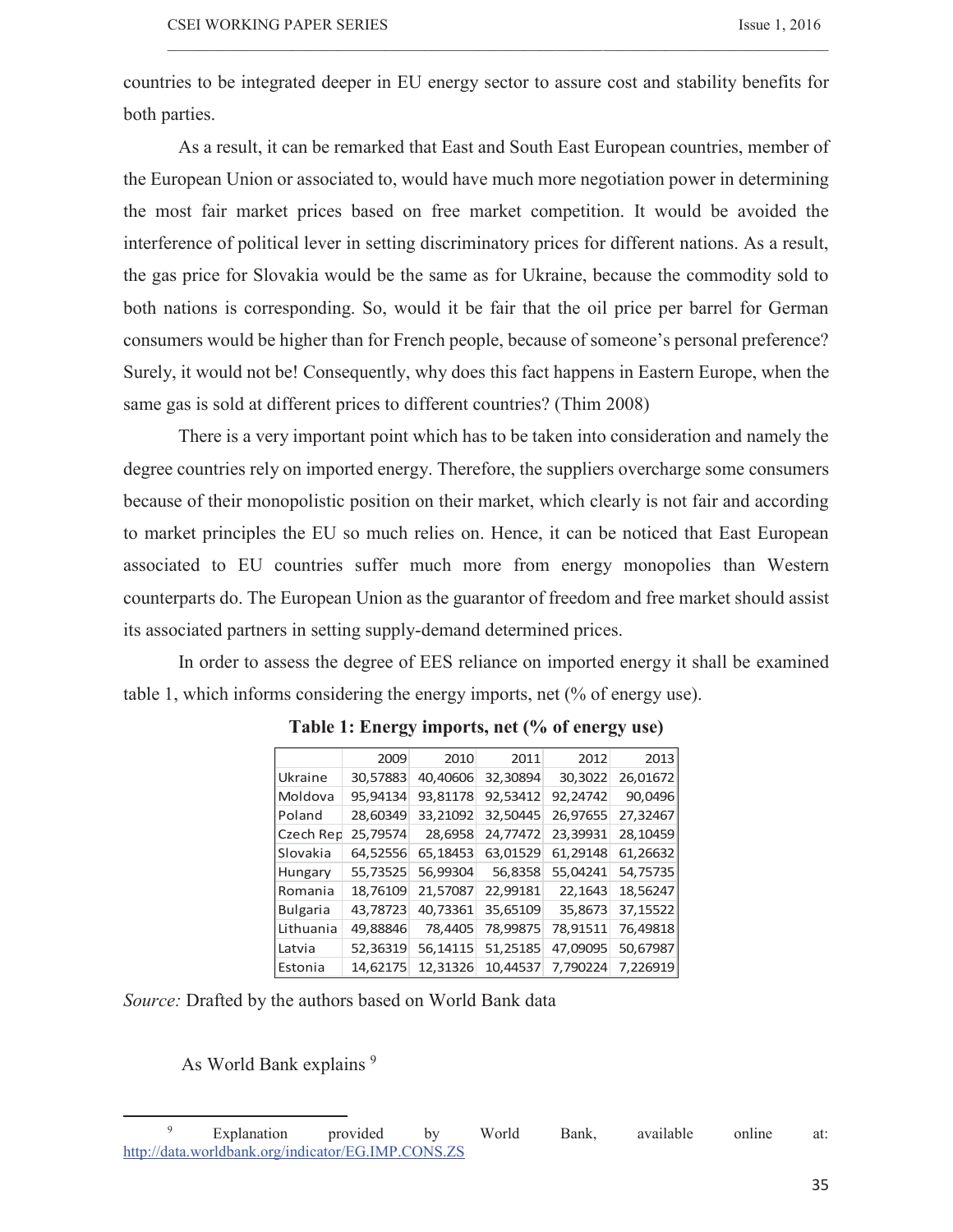*It should be mentioned that net energy imports are estimated as energy use less production, both measured in oil equivalents. A negative value indicates that the country is a net exporter, while a positive one that the country is net importer. Energy use refers to use of primary energy before transformation to other end-use fuels, which is equal to indigenous production plus imports and stock changes, minus exports and fuels supplied to ships and aircraft engaged in international transport*.

 $\_$  , and the state of the state of the state of the state of the state of the state of the state of the state of the state of the state of the state of the state of the state of the state of the state of the state of the

So, it can be noticed that the energy dependence among these countries varies. There are countries with lower levels of this indicator as well as countries with higher values of it. Therefore, the most dependent states are the Republic of Moldova with almost 90% of internal energy consumption being covered by imported commodities, respectively, Lithuania, Slovakia, Hungary and Latvia with these weights ranging between 76% and 50%. Other countries such as Ukraine, Poland, Czech Republic and Bulgaria are less dependent than previous, however due to large economies the quantities of imported energy is impressively high being an essential factor in assuring economic development. The countries with the lowest share of imported energy are Estonia and Romania, 7, 22 % and respectively 18, 56 % share of imported energy in the total consumption.

As a result, it was demonstrated that in the Eastern European region most of countries are highly dependent on energy imported from abroad this fact weakening the economic stability and influencing internal decision process. The further integration in this field is required in order to strengthen the buying and negotiation capacity in accessing international energy markets. Why is it so important? An integrated energy market of East and South East Europe would assure same energy prices for all countries. This fact means that the cooperation among the states will secure and make much more confident the states' capacity of obtaining lower cost energy. Thus, it will be reduced the influence of external environment upon the decision making process inside East and South East European countries, meaning much more economic and political independence.

# 3. **The necessity of EES to diversify gas supplies**

The Russian Federation is the largest supplier of energy resources towards European Union. Gas lever is one of the most powerful tools used by Moscow governmental circles to bend Eastern European geopolitical conjuncture according to its internal politico-economic interests. The gas consumption of European Union in 2013 has reached almost 541 Bcm (billion cubic meters), of which 161.5 Bcm (or 30% of total EU gas imports) were supplied by Gazprom, Russian Federation's largest state owned energy corporation. Detailed information considering the evolution of Russian Federation gas exports towards EU is available in table 2.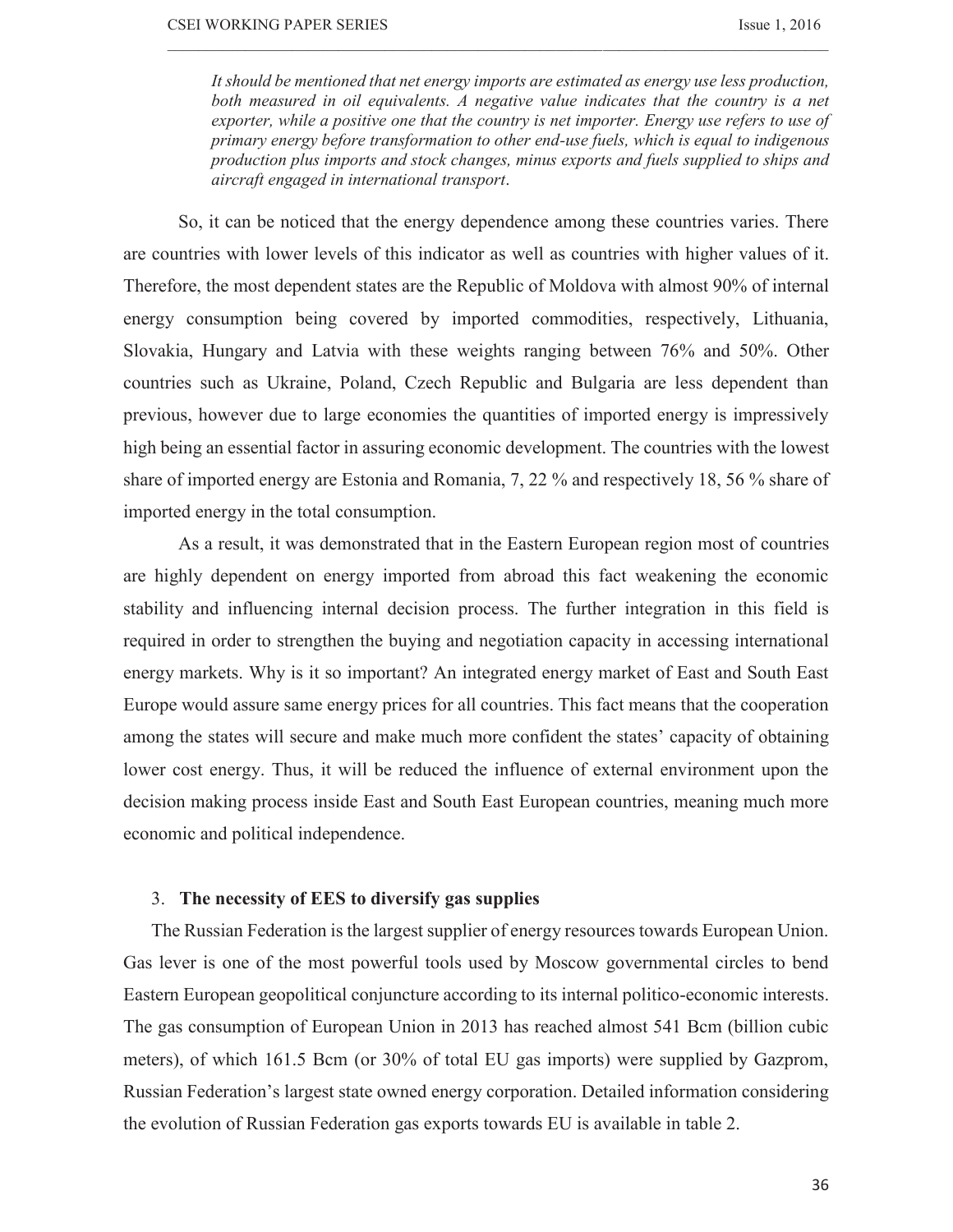|           |  |  | Year   1973   1975   1980   1985   1990   1995   2000   2005   2010   2014   2015 <sup> </sup> |  |  |  |
|-----------|--|--|------------------------------------------------------------------------------------------------|--|--|--|
| Total 6.8 |  |  |                                                                                                |  |  |  |

**Table 2: Russian gas exports towards EU** 

 $\_$  , and the state of the state of the state of the state of the state of the state of the state of the state of the state of the state of the state of the state of the state of the state of the state of the state of the

*Source:* Gazprom Export, available online at: http://www.gazpromexport.ru/en/statistics/

Due to its enormous quantities of energy supplies provided to the European Union, Russian Federation has important positions in negotiating political and economic issues, gas being an important instrument used to predetermine the outcome. Often, as a result of energy dependence, some of Eastern European Union states cede assumed responsibilities regarding external policy in order to assure unimpeded energy supply, the fact not corresponding to long run prosperity of the region as a whole<sup>10</sup>. The pressure from Russian Federation side is much more intense when speaking about associated countries to EU from East Europe, and namely Ukraine and Moldova. Russian Federation widely uses the gas supply instrument and gas prices in order to influence internal affairs of these countries according to its interests.

The market share of Russian Federation in the European gas market increased with 4% in 2013 comparing with 2012. However, the fact stimulating the most concerns is that there are no alternatives to Russian gas, especially in Eastern Europe in the nearest future.

As it can be observed from the table above, in 2015, Gazprom Export supplied 158.56 billion cubic meters of gas to European countries. It is interesting to underline that almost 18% of Russian Federation gas has been consumed by Eastern EU Nations<sup>11</sup>. Furthermore, the Eastern and Central European natural gas market is particularly important for Russian Federation, not only, of its geographical proximity, but also of its economic interests in the region. The Russian "blue fuel" accounts for more than a half of gas consumption in the zone. In y. 2015, Gazprom Export Company sold 28.508 billion cubic meters of gas on this market<sup>12</sup>, excluding EU associated partners. In this regard it should be mentioned that the export of Russian natural gas towards Ukraine in 2010 was of 36,  $4^{13}$  billion cubic meters, this market accounting for almost 26% in comparison with Gazprom exports to EU market. As a result, it

http://www.nytimes.com/2016/02/17/business/energy-environment/european-union-seeks-to-reducereliance-on-russian-gas.html? r=0

<sup>&</sup>lt;sup>11</sup> Information available online at: http://www.gazpromexport.ru/en/statistics/

<sup>&</sup>lt;sup>12</sup> Information available online at:  $\frac{http://www.gazpromexport.ru/en/statistics/}{http://www.gazpromexport.ru/en/statistics/})$ 

<sup>13</sup> Information available online at: https://www.cia.gov/library/publications/the-worldfactbook/geos/up.html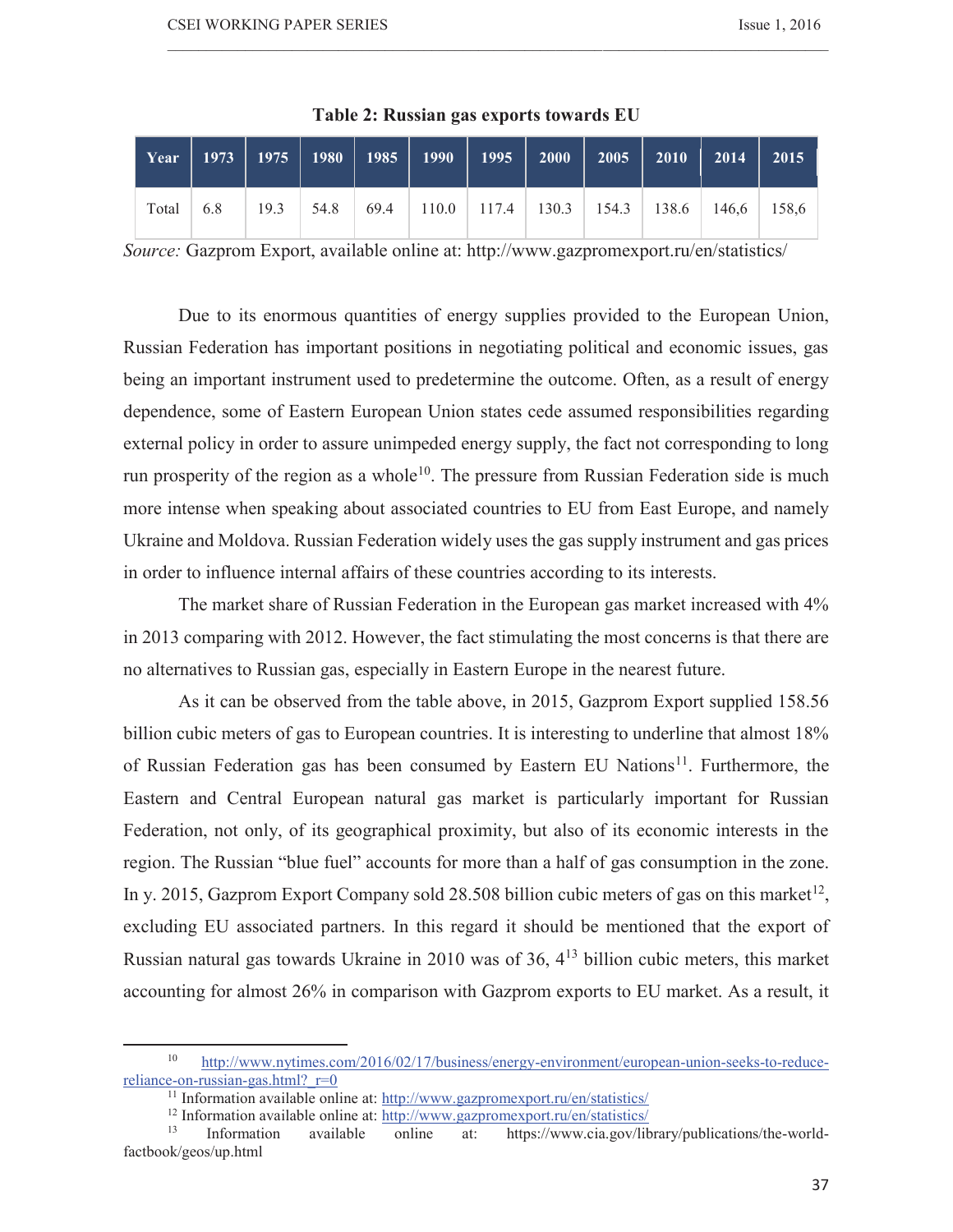can be underlined the considerable Ukrainian dependence upon Russian gas export alternative of which the country is not having.

 $\_$  , and the state of the state of the state of the state of the state of the state of the state of the state of the state of the state of the state of the state of the state of the state of the state of the state of the

Ukraine is not as vulnerable as it seems for the first time. It possesses important tools which can be also involved in determining price for energy supplies, which were poorly used so far by the country's governmental circles. So, around 50% of the gas imported in y. 2013 by the European Union from Russian Federation crossed Ukrainian territory, meaning 15%<sup>14</sup> of the total EU consumed gas. The most important pipeline of Russian gas export towards EU is considered to be the "Brotherhood" pipeline (52, 5 Bcm in 2013) which is also mostly located in Ukraine.

In dynamics, however, it can be remarked that the role of Ukraine as a transit location has constantly decreased due to the construction of new pipelines such as North Stream and Blue Stream. Examining figure 2 it could be assessed how has changed the share of Ukrainian gas transit.



**Figure 2: Russian gas transit through Ukraine: volume and share**  *Source:* TASS Russian News Agency, available online at: **http://tass.ru/en/infographics/7275**

The implementation of "Blue Stream" in 2003, the reaching of full capacity of "Yamal-Europe" pipeline in 2006 and the implementation of "Nord Stream" in 2012 are the main causes of reducing the transit of gas through Ukraine from 95 % share in 1998 to 52% in 2013.

The diversification of gas transit routes helped the Russian Federation to escape the Ukrainian factor in providing gas to European countries, but in essence it did not improved the situation as a whole in the region. The energetic dependence of Baltic, Central and South

<sup>14</sup> Information available online at: https://www.iea.org/gtf/#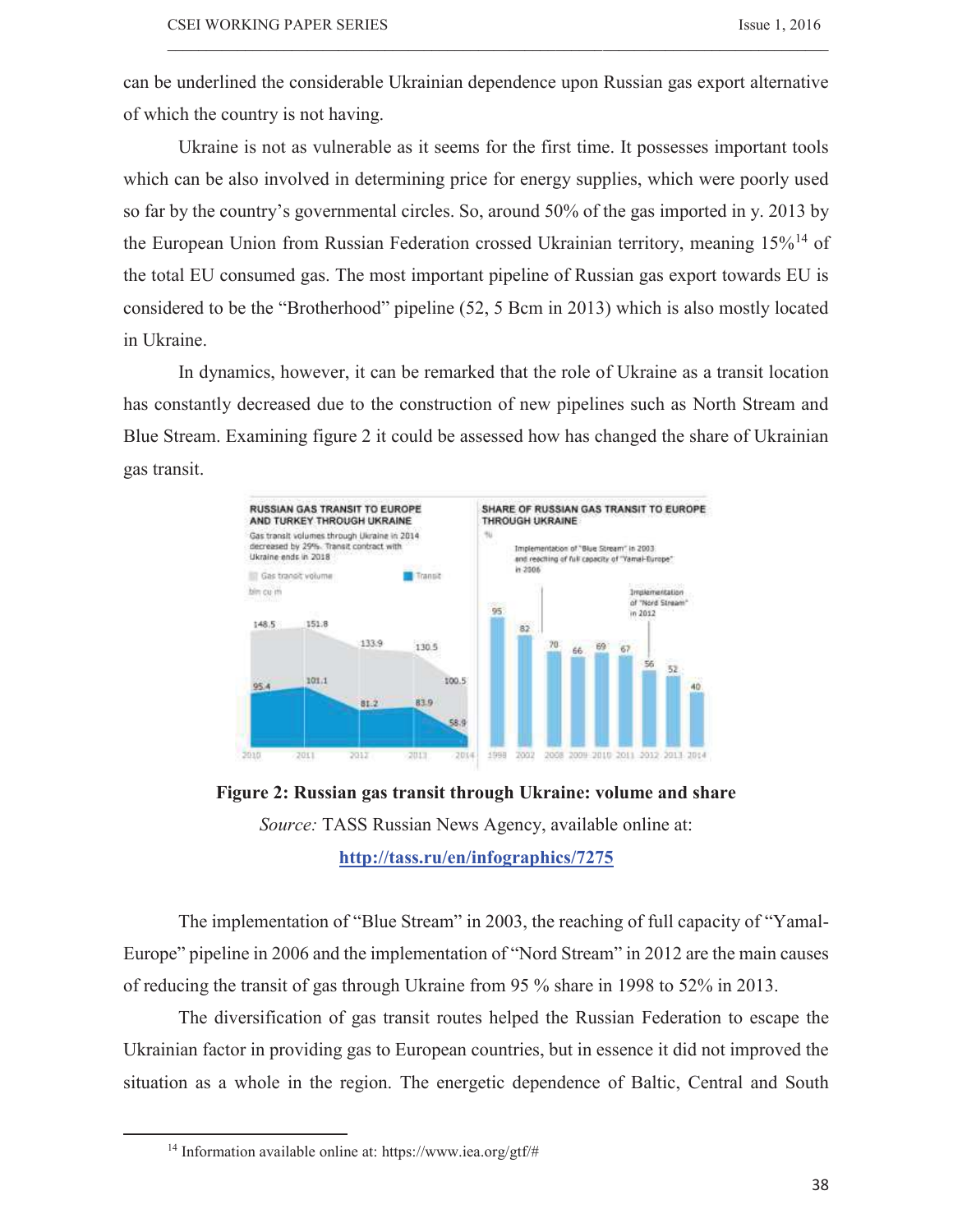Eastern EU member countries has remained at high levels. The situation for newly associated states of EU, Ukraine and the Republic of Moldova, worsen due to the fact that these countries have lost an important negotiation instrument in determining the gas price and namely the transit. This factor in addition to little implication of EU in the negotiating of gas price motivated the instalment of unfair high gas price for these countries, which having no alternative had to pay more than the European consumers. This fact is a clear evidence of price discrimination intended to undermine the countries' economic security.

 $\_$  , and the state of the state of the state of the state of the state of the state of the state of the state of the state of the state of the state of the state of the state of the state of the state of the state of the

Thus, according to the International Trade Centre, EU countries most dependent on Russian Federation's gas in y. 2014 were: Bulgaria, Estonia, Finland and Latvia, 100% of gas imported was from Gazprom; Lithuania and Romania registered 97.63% and respectively 90% of imported gas coming from Russia; Slovakia had this indicator of 75.7%; Czech Republic 64.35%; Greece 58.31%, Hungary 57% and Poland  $45\%$ <sup>15</sup>. The situation in Ukraine is also complicated as the Russian Federation gas exports in this country covered 50% of internal consumption while for Moldova 100%<sup>16</sup>.

### **4. Gas-price manipulation in East Europe**

 $\overline{a}$ 

 Russian Federation widely uses its gas lever to influence the internal decision making process in Eastern European countries. This is particularly true when speaking about Ukraine and the Republic of Moldova whose gas prices dramatically increased since the beginning of 2000's. The situation worsened since these countries decided to integrate into the European Union. The Russian Federation began to fully undermine the countries' economic stability and energy security through charging unfair high price. It can be observed on figure 3 how the price on Russian gas supplies for Ukraine and Europe has evolved since 2006.

From the figure above it can be clearly observed that the Russian Federation overuses its monopolistic position and set unfair gas prices for Ukraine. This does not meet the requirements of modern energy markets, and it is evident the price discrimination of consumers. Thus, during 2006 to 2014 the market price for Russian gas for European consumers has increased with 52% in comparison with 411% for Ukrainian consumers for the same period. For Moldovan consumers, import gas price has increased from almost 190 USD in 2006 to 374

<sup>&</sup>lt;sup>15</sup> Information available online at: http://qz.com/388148/the-eu-countries-that-depend-the-most-ongazproms-russian-gas/ and http://eur-lex.europa.eu/legalcontent/EN/TXT/DOC/?uri=CELEX:52015DC0080&from=EN

<sup>16</sup> Information avilable online at: http://anticoruptie.md/ro/investigatii/economic/independenta-de-gaze-arepublicii-moldova-si-a-ucrainei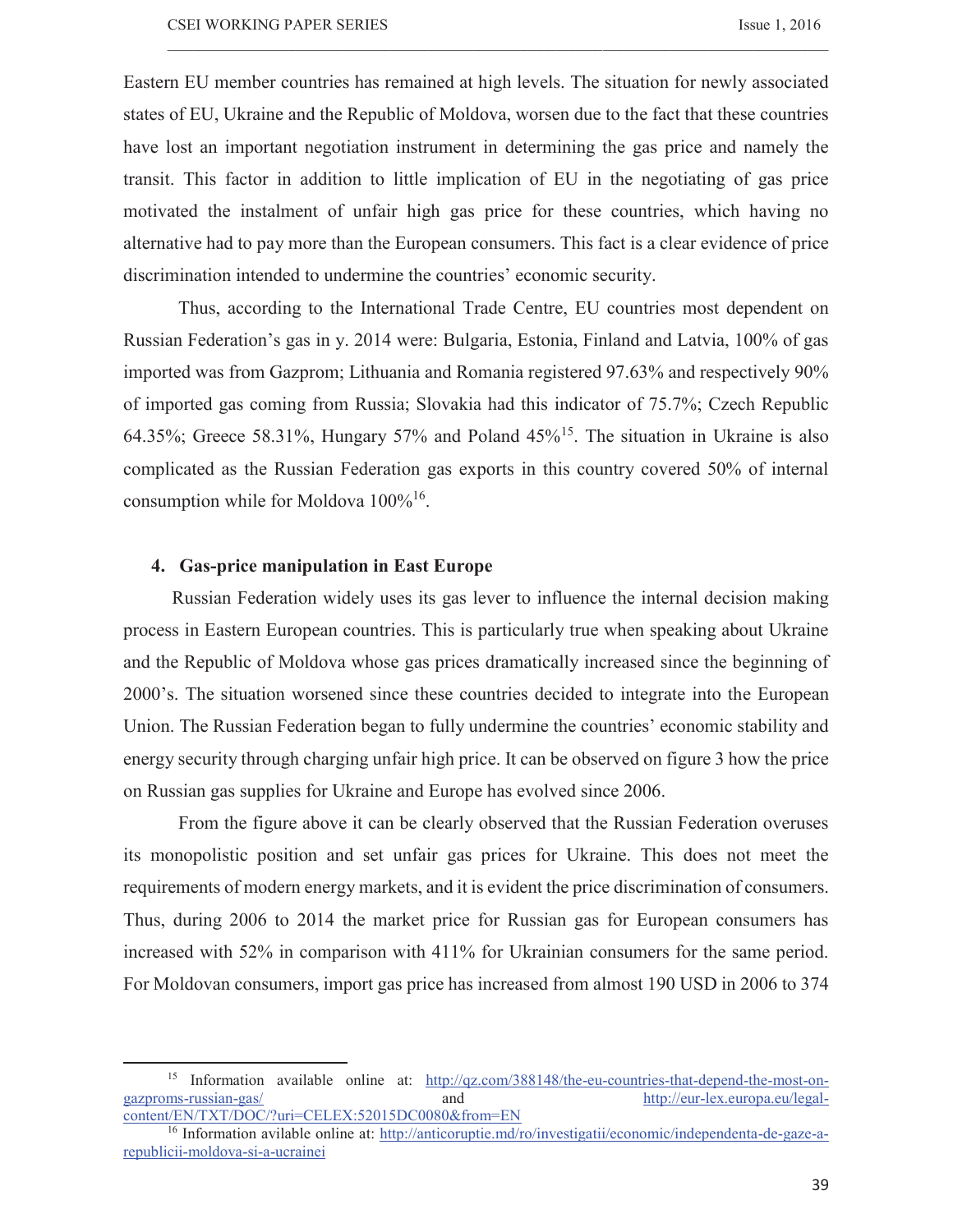USD per 1000 cubic meter in 2014, this meaning a price increase of  $97\%^{17}$ . So, it will be asked which of economies would resist such a dramatic increase of prices on energy supply? Is it impartial to charge to different consumers such different prices on same energy resources? This why, the European energy integration should be further enlarged (Jirušek 2015).

 $\_$  , and the state of the state of the state of the state of the state of the state of the state of the state of the state of the state of the state of the state of the state of the state of the state of the state of the



**Figure 3: Russian gas price for Ukraine and Europe** 

**Source:** Gazprom and RIA Novosti, available online at: https://www.rt.com/business/russiagas-price-ukraine-113/

# **5. Further East European Energy Integration**

 $\overline{a}$ 

One major step towards empowering the energetic security of South and East European countries was made when the Energy Community was created. It is an international energy organisation containing the EU, represented by the European Commission, and the countries of Albania, Bosnia and Herzegovina, Macedonia, Kosovo, Moldova, Montenegro, Serbia, and Ukraine - these countries being known as the 'contracting parties'. The Energy Community is considered to be an extension of internal energy market of the European Union towards South and East countries neighbouring the EU. When the Energy Community was established the following goals were set as primordial objectives needed to be achieved such as: attracting investment in power generation and energy networks to ensure stable and continuous supply; creation of an integrated energy market that allows for cross border trading, including building new infrastructure. Also it is oriented to: enhancing security of supply by making it easier for

<sup>17</sup> Information available online at: http://agora.md/stiri/939/grafic--cum-a-evoluat-pretul-gazului-livrat-degazprom-din-2008-si-pana-in-prezent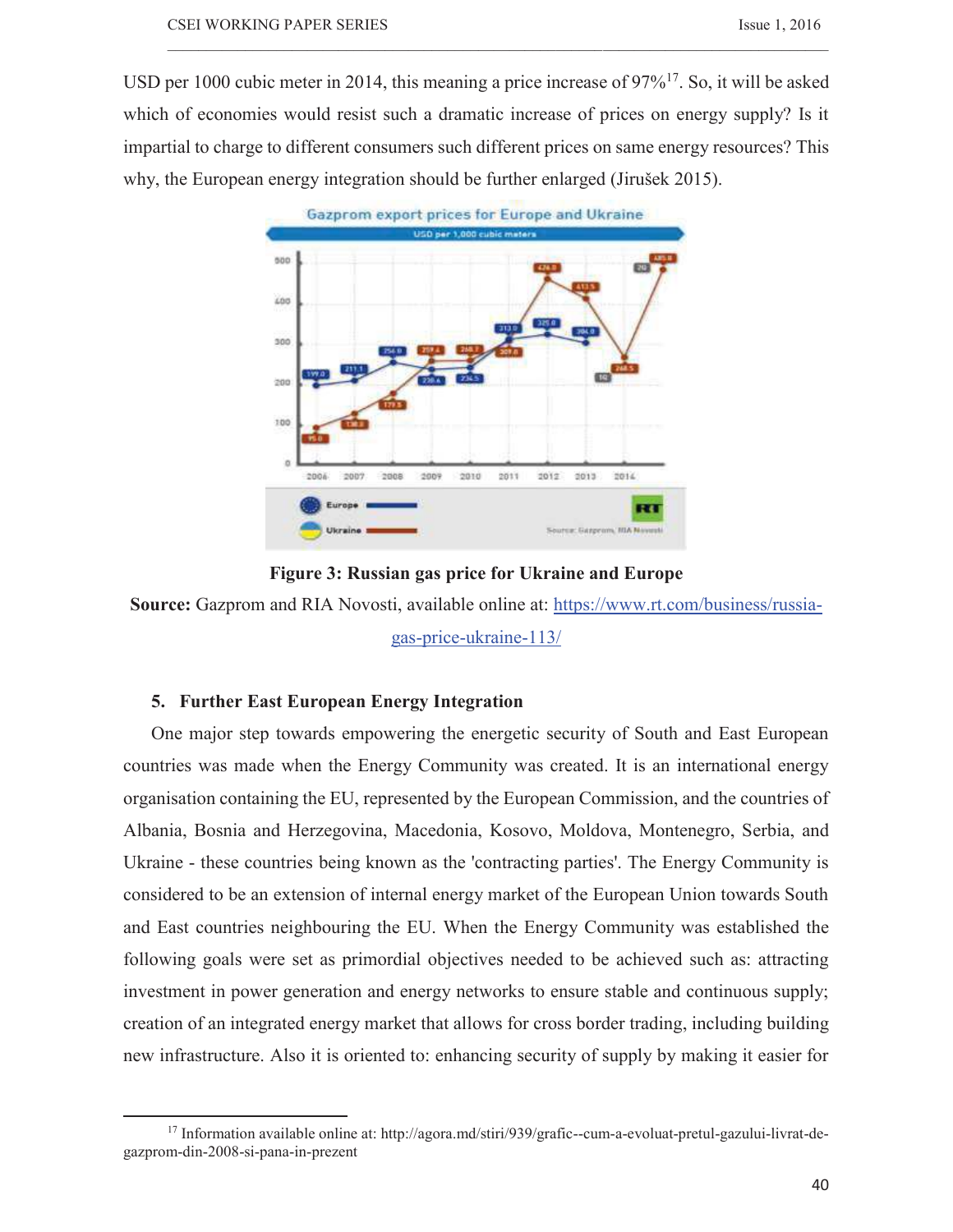countries to buy energy from supplying counterparts; improving the environmental situation in relation to energy and boosting competition at regional level to exploit economies of scale<sup>18</sup>.

 $\_$  , and the state of the state of the state of the state of the state of the state of the state of the state of the state of the state of the state of the state of the state of the state of the state of the state of the

The Energy Community comprises a wide range of sectors such as gas, petroleum, electricity, renewable energy, energy efficiency, security of supply, competition guaranteeing and environmental protection (Siddi 2015).

Further integration in energetic sector is needed in Eastern part of Europe in order to fortify the economic potential of this region. The European energetic integration would assure the possibility of diversification of energy supplies, to develop new infrastructure for consolidating the energetic potential of the region as a whole. The construction of new infrastructure is highly expensive which can be built only through international cooperation across Eastern Europe based on the assistance of the European Union. Therefore, resolving these issues requires resolute action at EU level. It should be taken into consideration the fact that indivisible parts of this EU energetic strengthening are Ukraine, Moldova and Georgia.

The European Commission is the EU institution which can accelerate the development of energetic infrastructure through financial resources consolidation in this field. The Commission can reinforce its support for these projects through the use of all available Community funding instruments, particularly the future European Fund for Strategic Investments (EFSI). Moreover, the energetic consolidation must fully involve all financial institutions of the European Union in order to foster the implementation of the plans.

As a result, the deeper European Energetic integration would improve the existing infrastructure capacities through providing new facilities of assuring the EU with cheap gas or oil. One of the most prospective directions is developing liquefied natural gas capacities or LNG. The LNG would be a potential solution to assure the European Union and its associated partners with natural gas in times of crises situations.

LNG prices have over recent years been higher compared to pipeline gas due in particular to high liquefaction, regasification and transportation costs. However, as the investments in this field will rise, the costs will be reduced due to more efficient technologies which will be implemented.

LNG facilities development is just one of the alternatives the European Union can implement in order to assure energy independence of its member countries. Other prospective directions which should be taken into account include the renewable energy generating

<sup>18</sup> Energy Community goals are available online at: https://ec.europa.eu/energy/en/topics/internationalcooperation/energy-community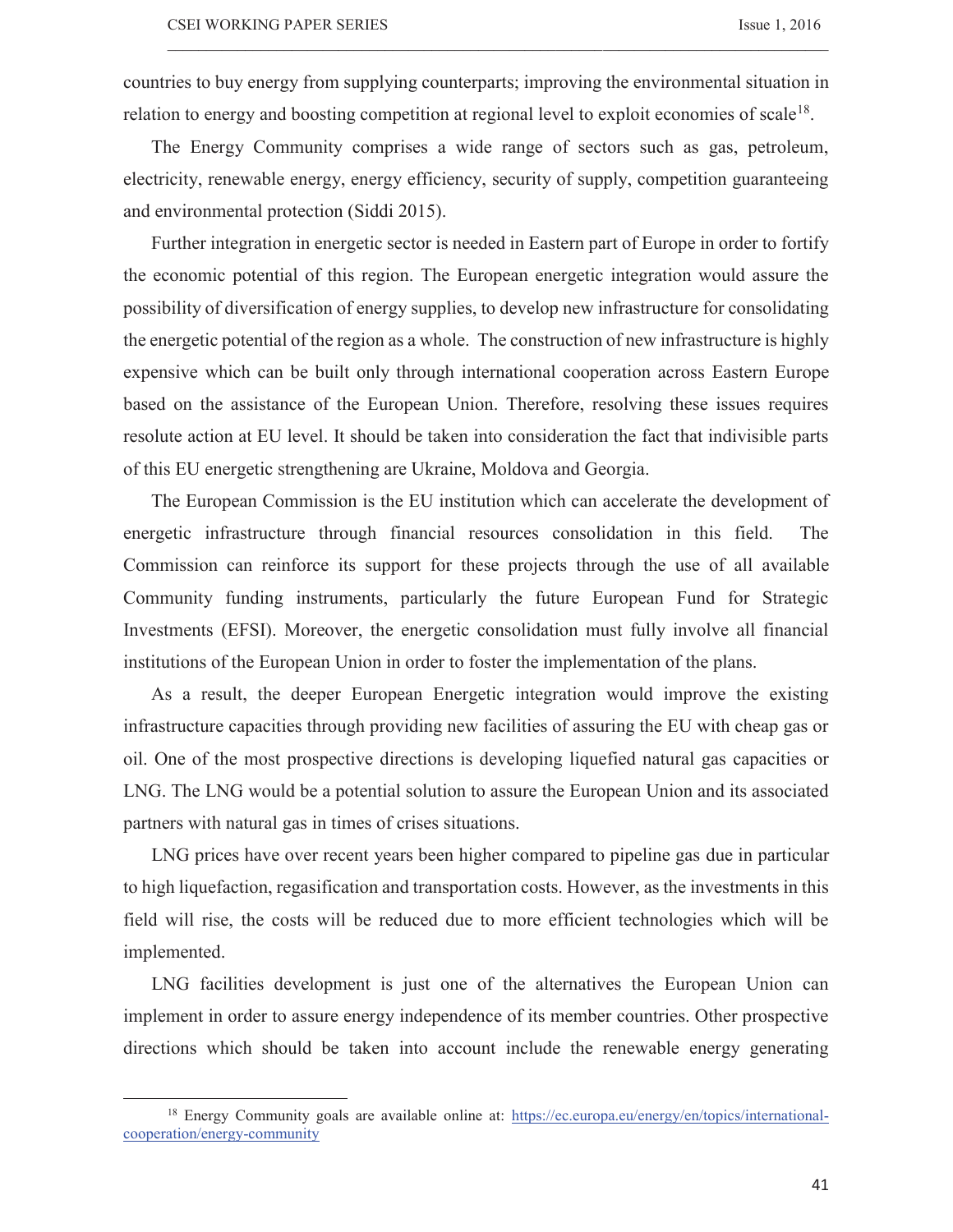capacities improvement, reliance on bio-fuels, nuclear energy and others. However, these are future directions which require huge investments.

 $\_$  , and the state of the state of the state of the state of the state of the state of the state of the state of the state of the state of the state of the state of the state of the state of the state of the state of the

 The key to East European energy independence relies in consolidating national efforts to create a unique supranational organism empowered enough to assure lower priced and more stable energy supplies (Raines 2016).

# **6. Conclusion**

The deeper energetic integration among East European States is a determinative condition to assure stable energy supplies throughout the region which is essential for economic development and competitiveness enhancement.

The European Union should further motivate consolidation of the national efforts in creating an efficient and progressive energy platform determined to efficiently promote the national interests of member countries in this area. This platform should represent a single economic organism in whose responsibility would be to assure unique market standards for all participating parties. Moreover, the platform should also cover the associated EU states, Ukraine, Moldova and Georgia. The membership of these states is required in order to develop potential energy corridors unifying the Caspian region countries with EU energy consumers (Smith 2010).

 The Russian Federation immense share on the EU energy market could be viewed as a potential threat to EES energy security. Therefore, a consolidated European energy body including East European countries would be suitable response to huge Russian energy power. Moreover, the unique European energy body will assure stable supply for all member countries, because the price discrimination would be removed and general economic rules established.

 Thus, from the perspective of the current research it was clearly shown how much the European Union, in general, and East European States, in particular, need to foster energy integration in the region. In this way it will be assured a stable base for economic development and social prosperity of the community as a whole.

## **References:**

1. BATORY S., 2007. Energy Game Ukraine, Moldova and Belarus between the EU and Russia. Warsaw, 2007. ISBN 978-83-894068-2-8. Available online at:

http://www.batory.org.pl/doc/energy\_game.pdf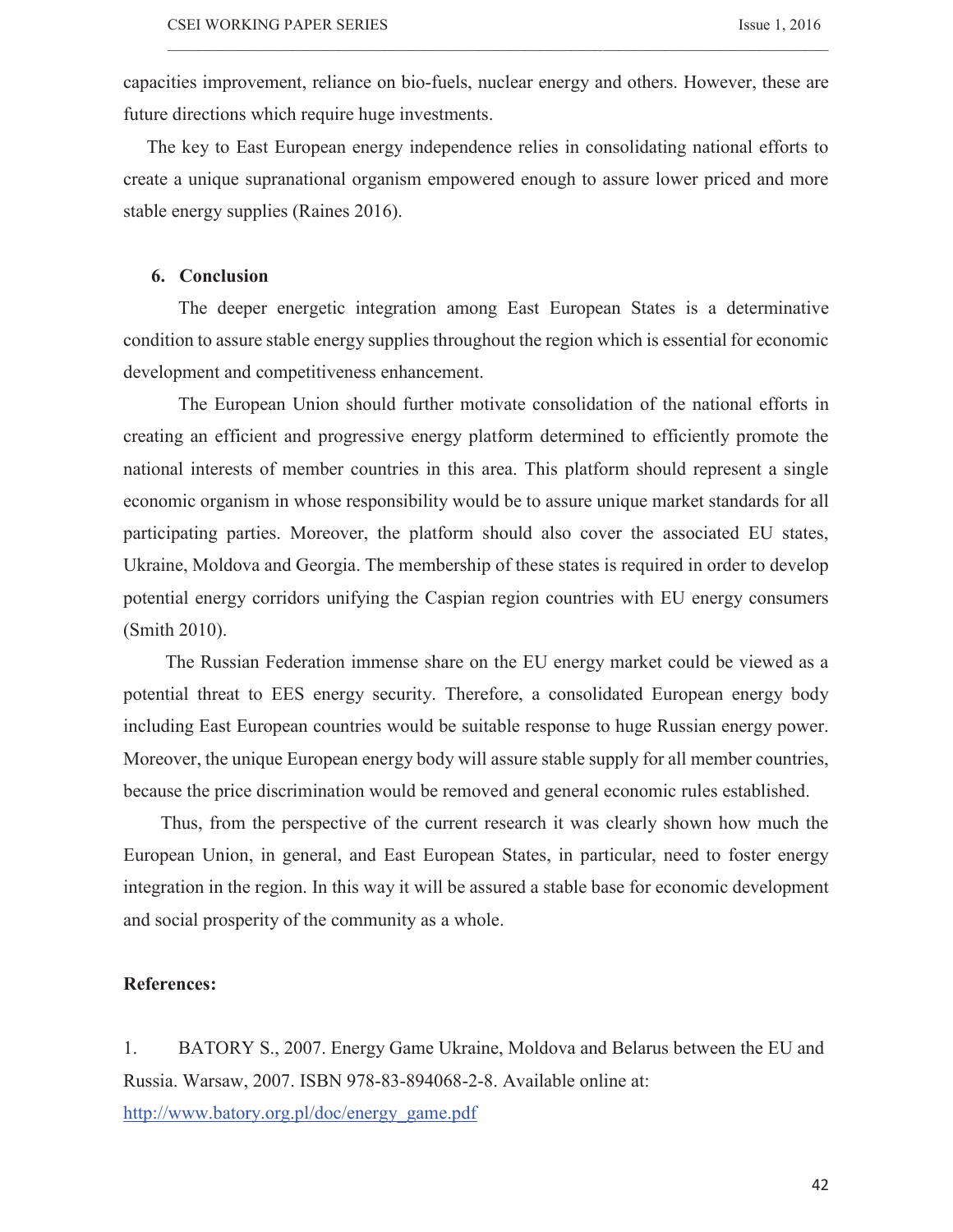2. DEAK A., 2013. Energy Security in Central and Eastern Europe: Towards a Common Approach. Kyiv, 2013. Available online at:

 $\_$  , and the state of the state of the state of the state of the state of the state of the state of the state of the state of the state of the state of the state of the state of the state of the state of the state of the

http://www.cepolicy.org/sites/cepolicy.org/files/attachments/energy-security-in-cee.pdf

3. JIRUŠEK M., 2015. Energy Security in Central and Eastern Europe and the Operations of Russian State-Owned Energy Enterprises. Masaryk University, Brno, 2015. ISBN 978-80-210-8048-5. Available online at: http://www.ceners.org/energy-research/ceners-2015-energy-security-in-cee.pdf

4. KOSSE I., 2014. European Integration: Experience of V4 Countries and Ukrainian Reality. Kyiv, 2014. Available online at:

http://www.ier.com.ua/files/publications/Books/IER\_EuroInteg\_en\_final.pdf

5. RAINES T, 2016. Europe's Energy Union Foreign Policy Implications for Energy Security, Climate and Competitiveness. CHATHAM HOUSE 2016. ISBN-978 1 78413 097 8. Available online at:

https://www.chathamhouse.org/sites/files/chathamhouse/publications/research/2016-03-31 europe-energy-union-raines-tomlinson.pdf

6. SIDDI M., 2015. The EU's Energy Union. Towards an Integrated European Energy Market? ISBN 978-951-769-443-8. Available online at:

www.fiia.fi/assets/publications/bp172.pdf

7. SMITH K., 2010. Bringing Energy Security to East Central Europe. Regional Cooperation Is the Key. CSIS 2010. Available online at: https://csis-

prod.s3.amazonaws.com/s3fs-

public/legacy\_files/files/publication/100402\_Smith\_BringingEnergySecurity\_Web.pdf

8. THIM M., 2008. Energy Security in Central and Eastern Europe. Prague 2008. ISBN 978-80-87092-01-9. Available online at: http://www.amo.cz/wp-

content/uploads/2015/11/amo\_energy-sec.pdf

9. EUROSTAT and Statista.com. Data regarding the energy market size of EES. Available online at: http://ec.europa.eu/eurostat/web/energy/data/database and

http://www.statista.com/statistics/262860/uk-brent-crude-oil-price-changes-since-1976/

10. GAZPROM AND RIA NOVOSTI. Data regarding the price of gas for EU and

Ukrainian consumers. Available online at: https://www.rt.com/business/russia-gas-price-

ukraine-113/

11. GAZPROM EXPORT. Data regarding EU imports of Russian gas. Available online at: http://www.gazpromexport.ru/en/statistics/